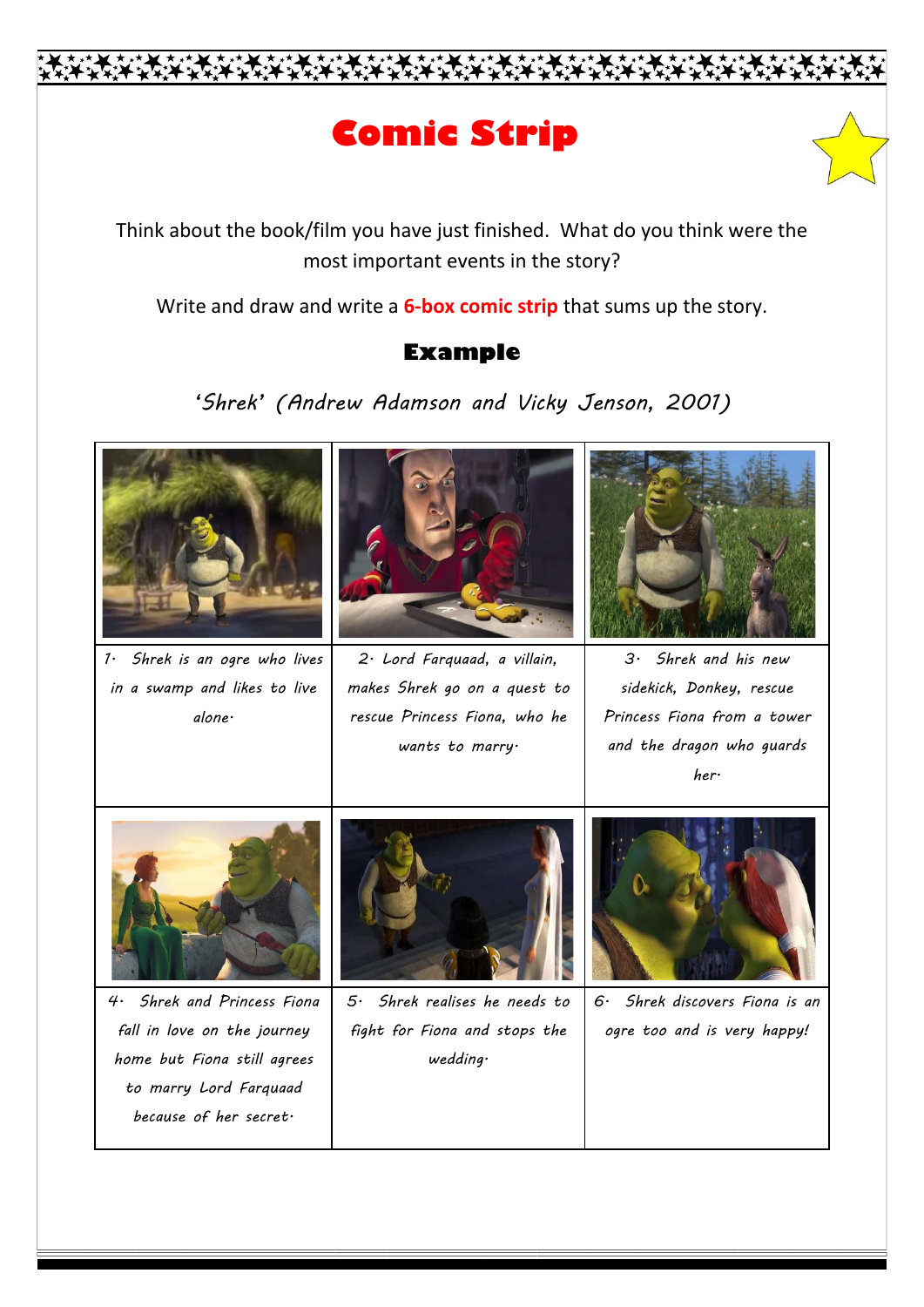### **Book / Film Title:**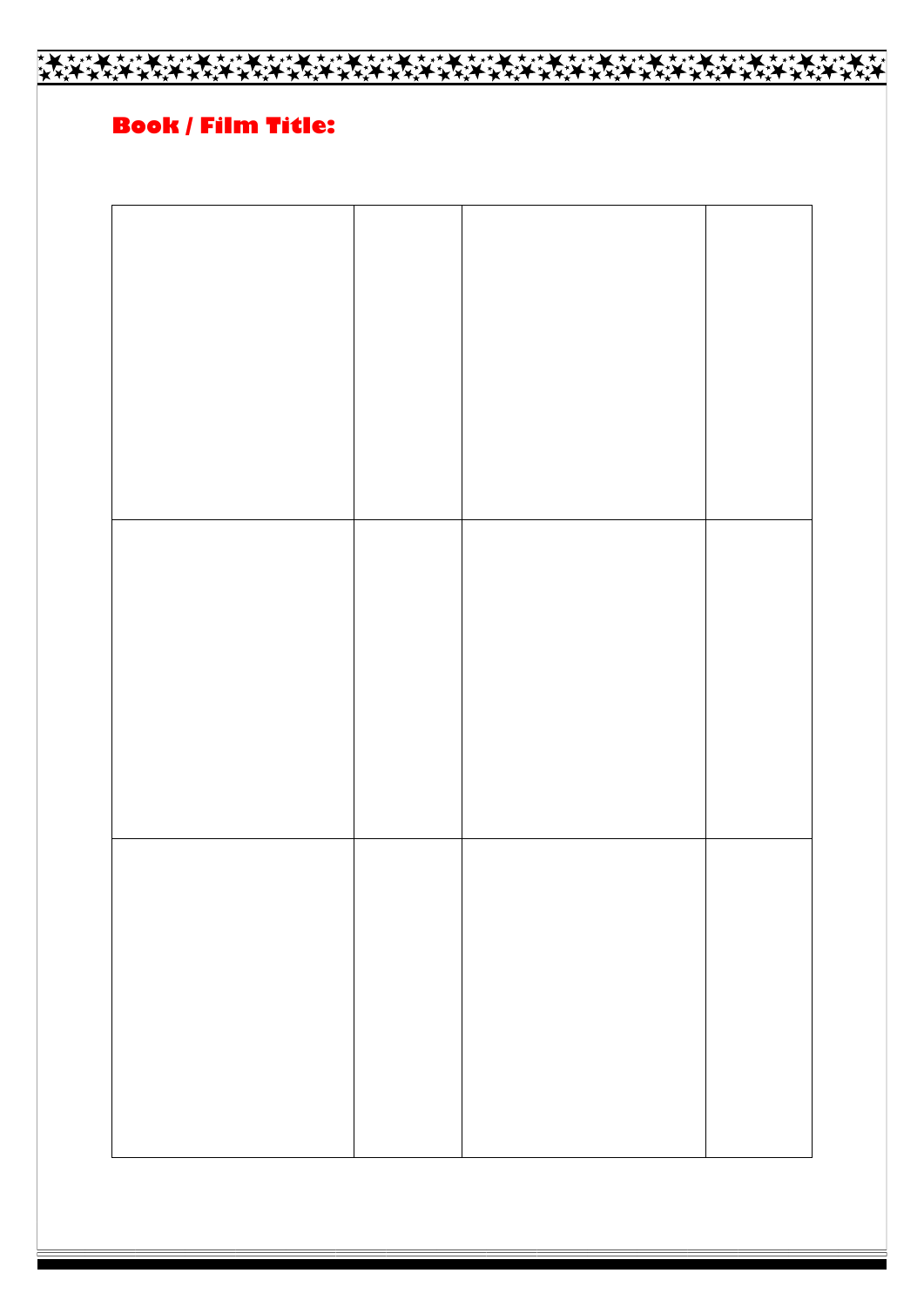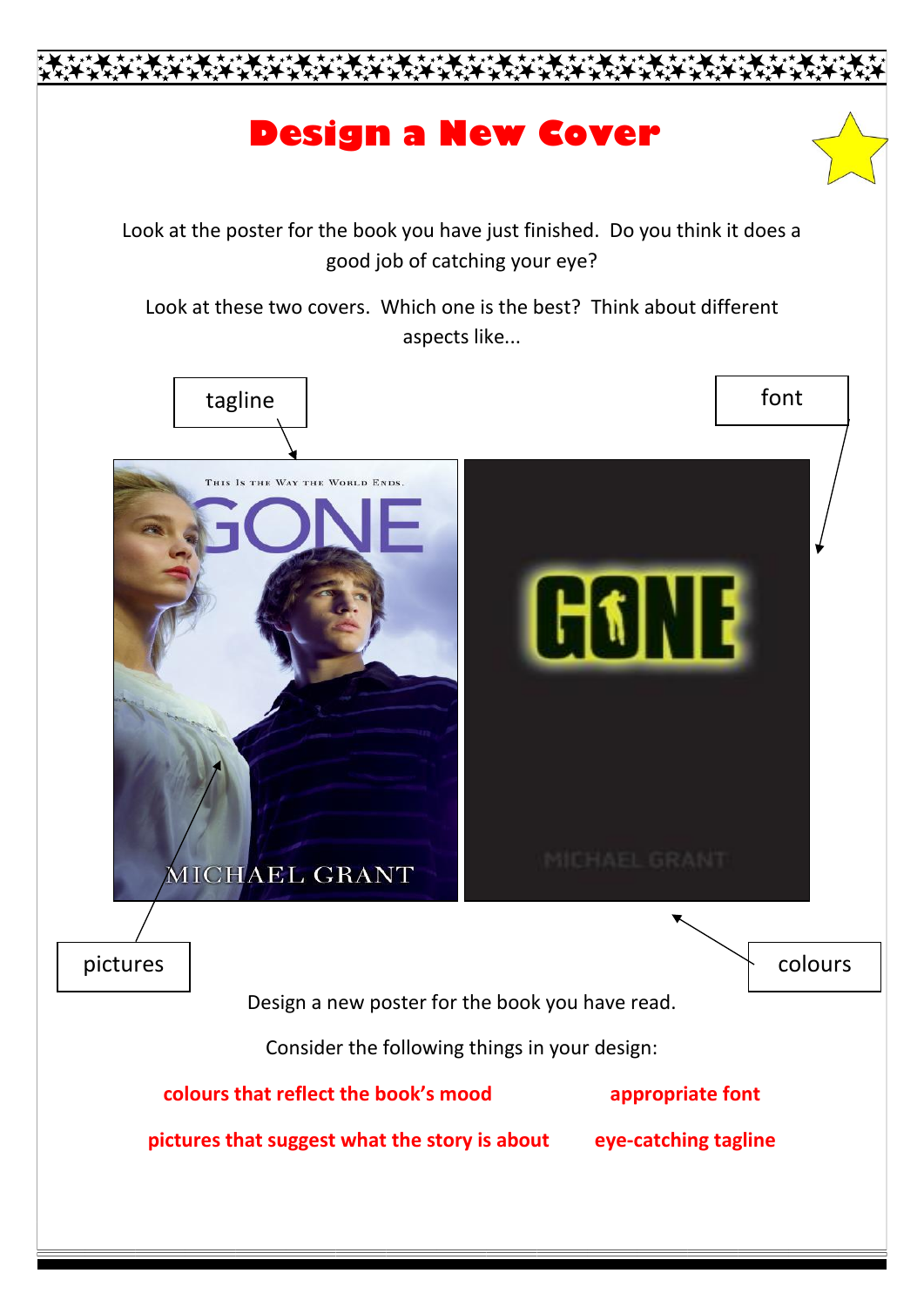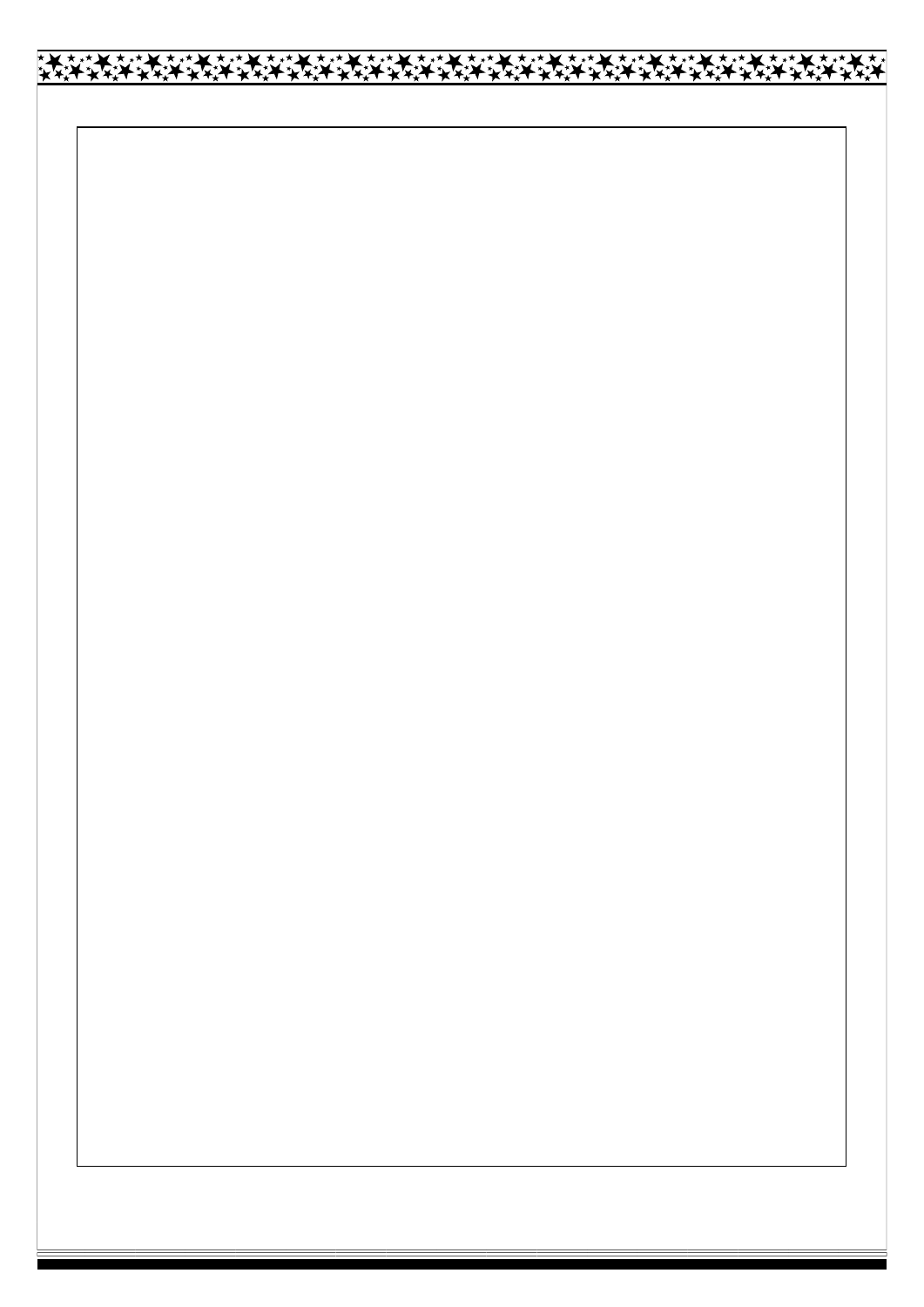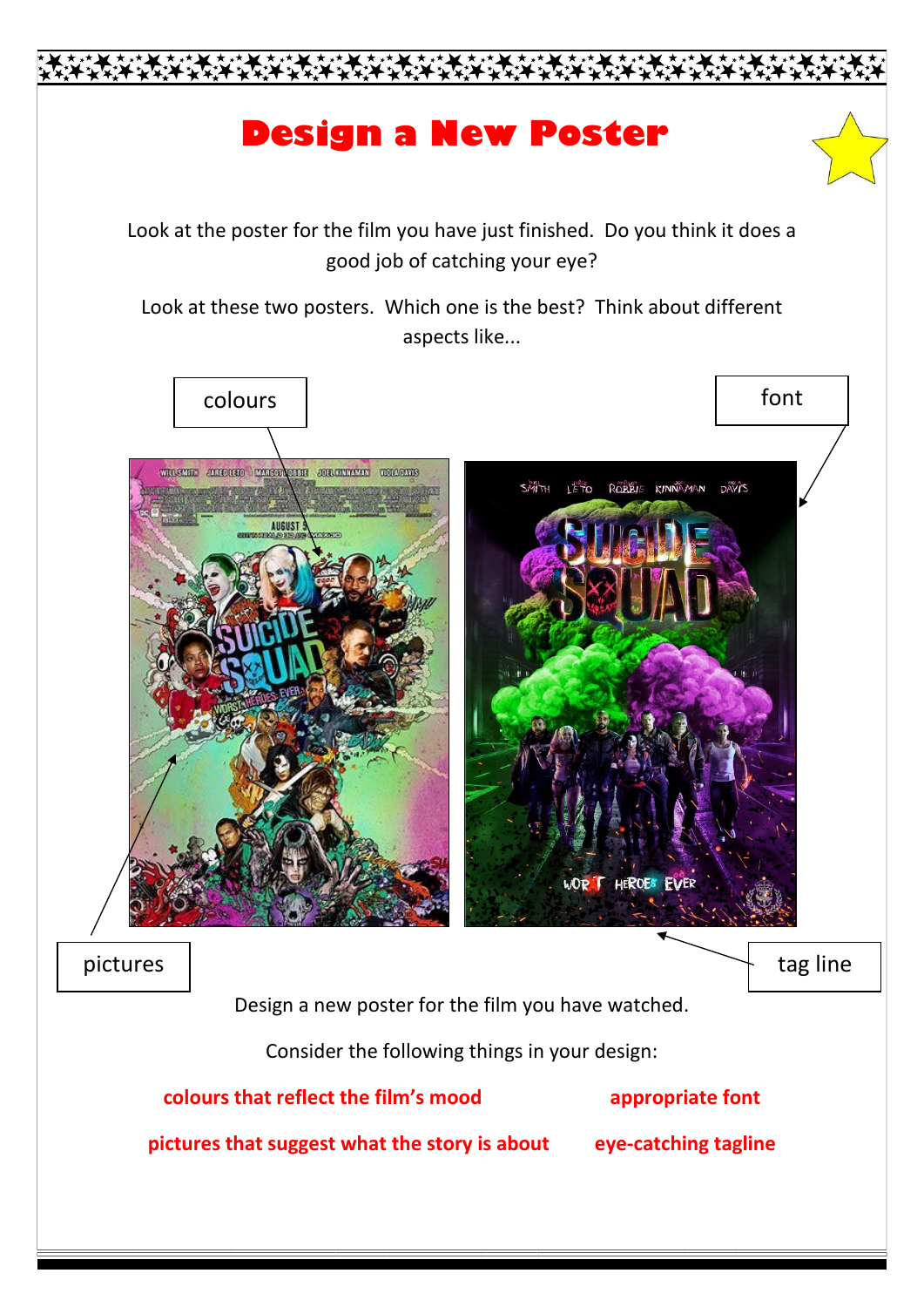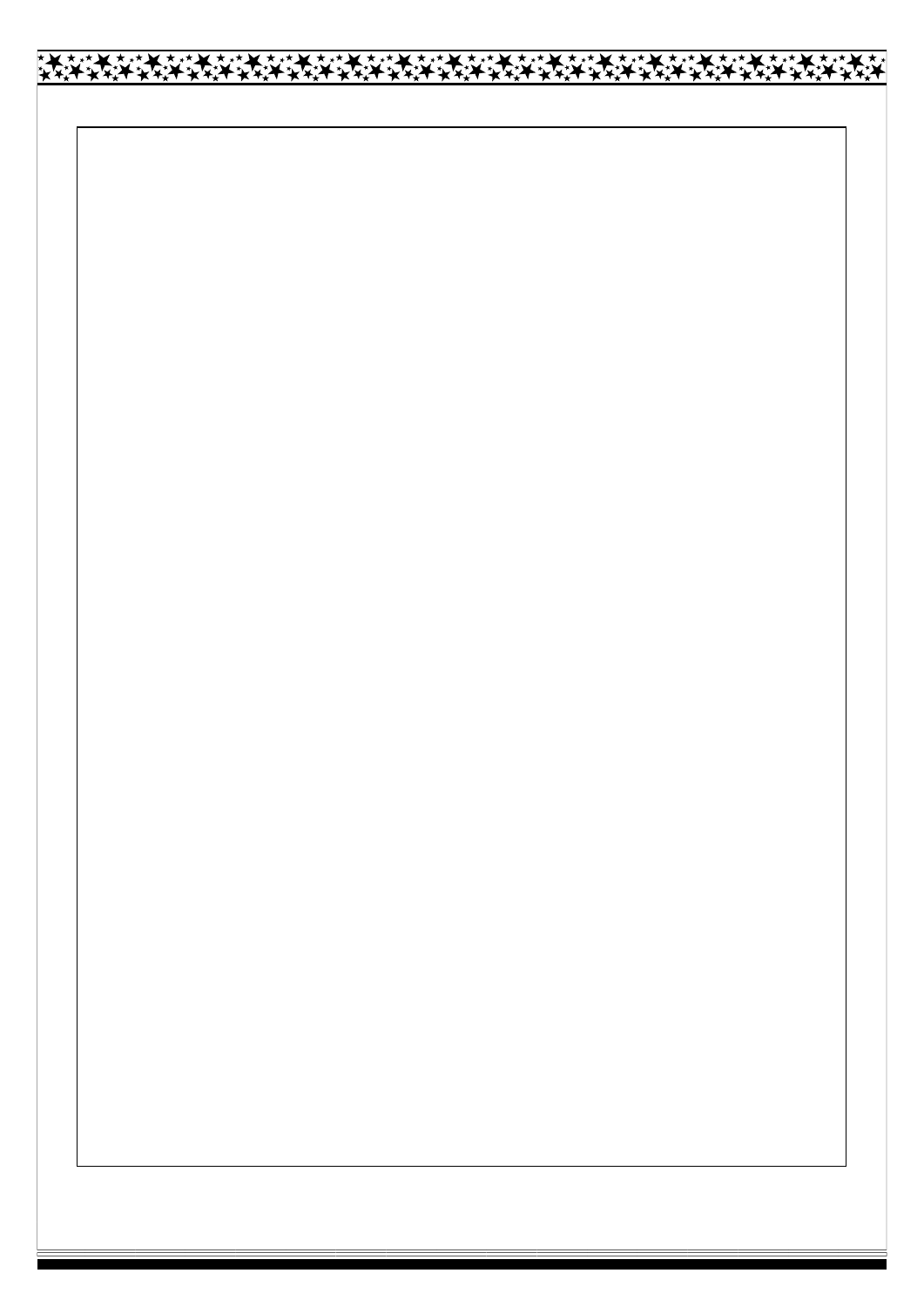### **Book Review**

\*\*\*\*\*\*

⊁`√

どオチど

Write a review of the book you have just read.

Think carefully about each section and write thoughtful and interesting comments.

What is the title and author of the book? When was it published? What genre is it in? Why is it an important or interesting film?

What are the main events of the book? Which moment did you find most interesting? Why?

Who was the most interesting character in the book? What did you learn about them? What makes them interesting?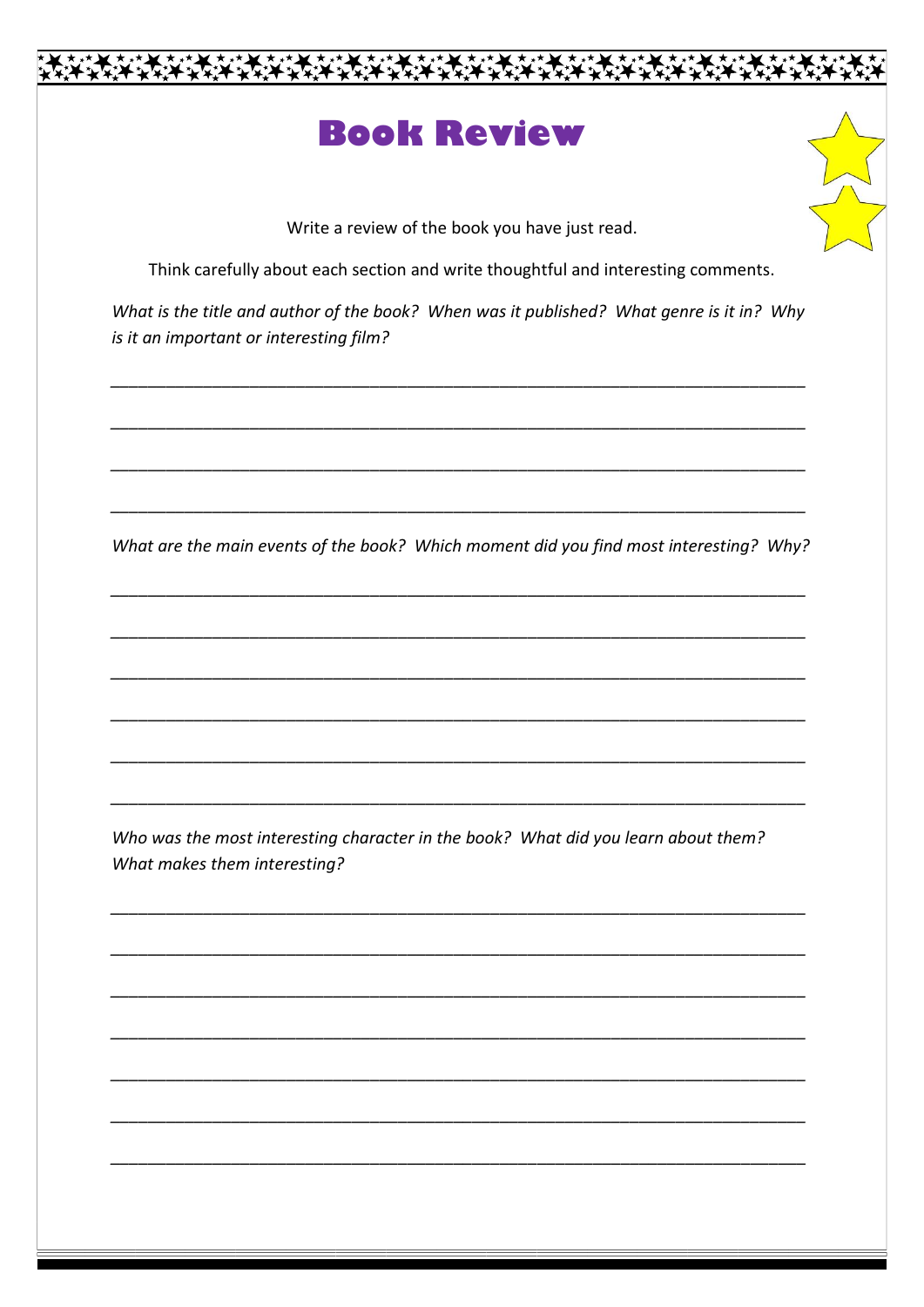| What was the most interesting setting in the book? What impression did you get of the |  |
|---------------------------------------------------------------------------------------|--|
| setting? What makes it interesting?                                                   |  |

Describe one scene or moment in the book that makes clever use of language (word choice, imagery, sentence structure). What technique is used? What effect does it have?

Who you think the book was written for? What was its theme? Did you like the book? Why?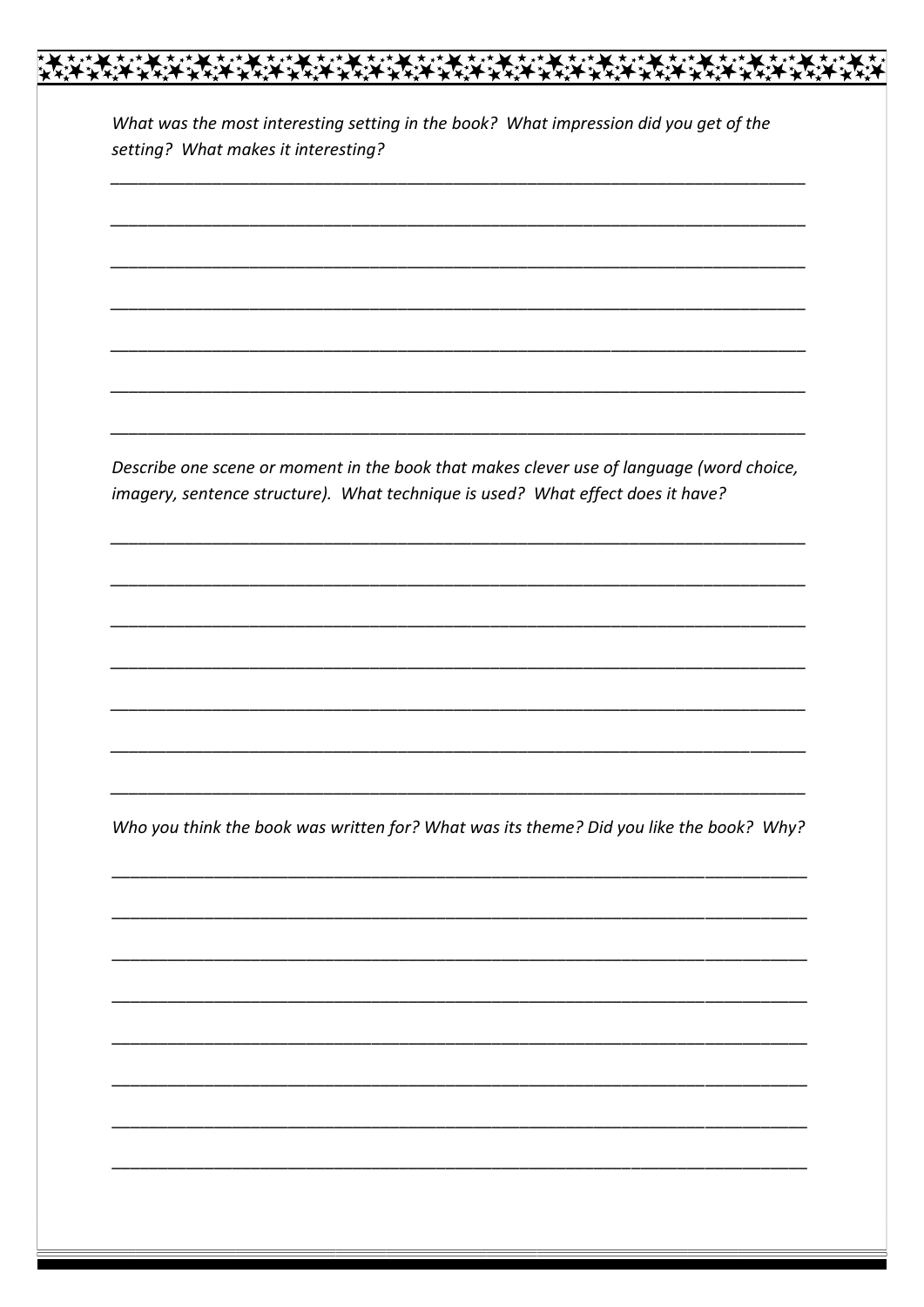### **Film Review**

★∗★★

どオチど

 $\star \cdot \star$ 

Write a review of the film you have just watched.

Think carefully about each section and write thoughtful and interesting comments.

What is the title and director of the film? When was it released? What genre is it in? Why is it an important or interesting film?

What are the main events of the film? Which moment did you find most interesting? Why?

Who was the most interesting character in the film? What did you learn about them? What makes them interesting?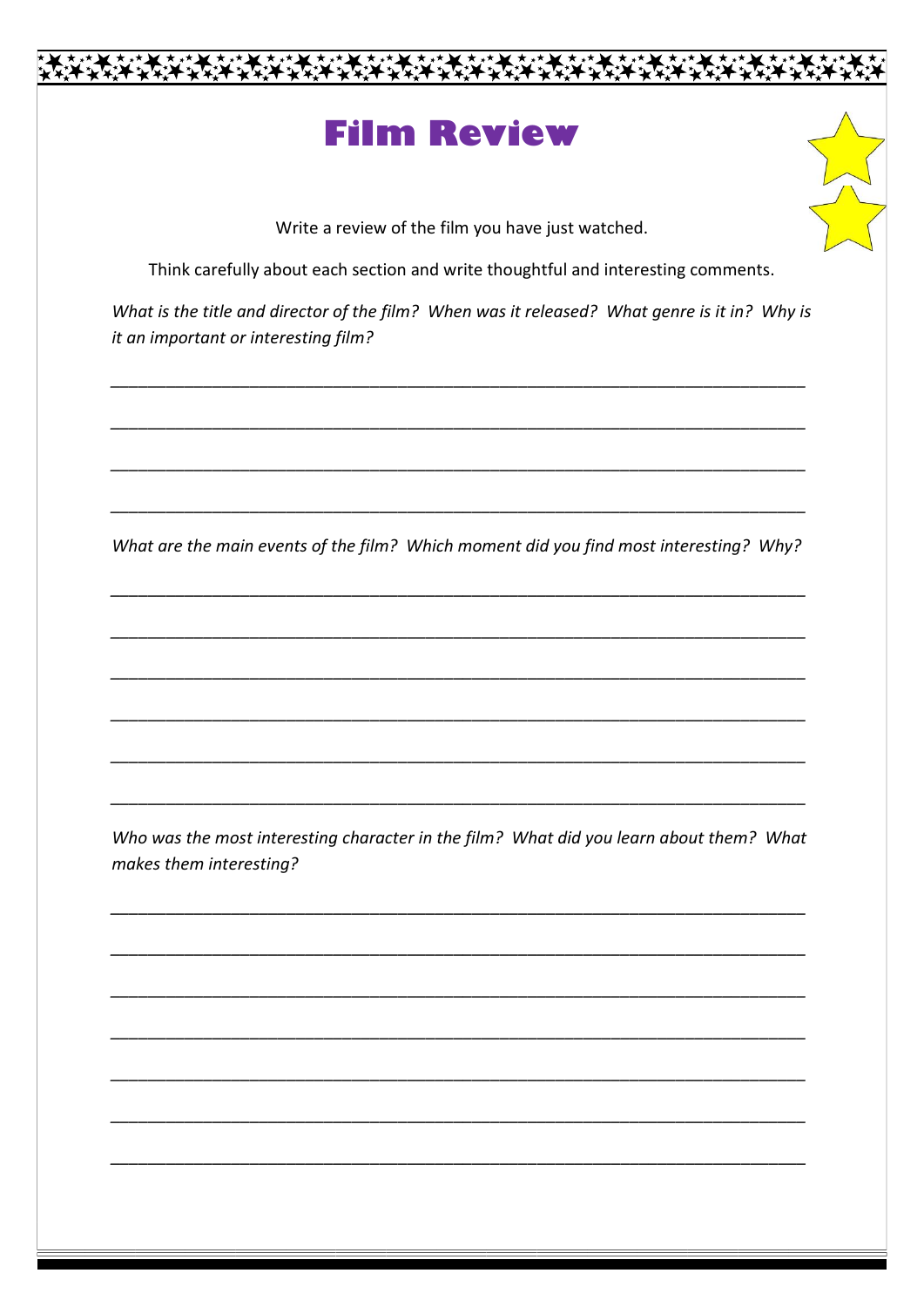| What was the most interesting setting in the film? What impression did you get of the<br>setting? What makes it interesting? |  |  |  |  |
|------------------------------------------------------------------------------------------------------------------------------|--|--|--|--|
|                                                                                                                              |  |  |  |  |
|                                                                                                                              |  |  |  |  |
|                                                                                                                              |  |  |  |  |
|                                                                                                                              |  |  |  |  |
|                                                                                                                              |  |  |  |  |
|                                                                                                                              |  |  |  |  |
|                                                                                                                              |  |  |  |  |
| Describe one scene or moment in the film that makes clever use of language (mise-en-scène,                                   |  |  |  |  |
| camerawork, editing, sound). What technique is used? What effect does it have?                                               |  |  |  |  |
|                                                                                                                              |  |  |  |  |
|                                                                                                                              |  |  |  |  |
|                                                                                                                              |  |  |  |  |
|                                                                                                                              |  |  |  |  |
|                                                                                                                              |  |  |  |  |
|                                                                                                                              |  |  |  |  |
|                                                                                                                              |  |  |  |  |
| Who you think the film was made for? What was its theme? Did you like the film? Why?                                         |  |  |  |  |
|                                                                                                                              |  |  |  |  |
|                                                                                                                              |  |  |  |  |
|                                                                                                                              |  |  |  |  |
|                                                                                                                              |  |  |  |  |
|                                                                                                                              |  |  |  |  |
|                                                                                                                              |  |  |  |  |
|                                                                                                                              |  |  |  |  |
|                                                                                                                              |  |  |  |  |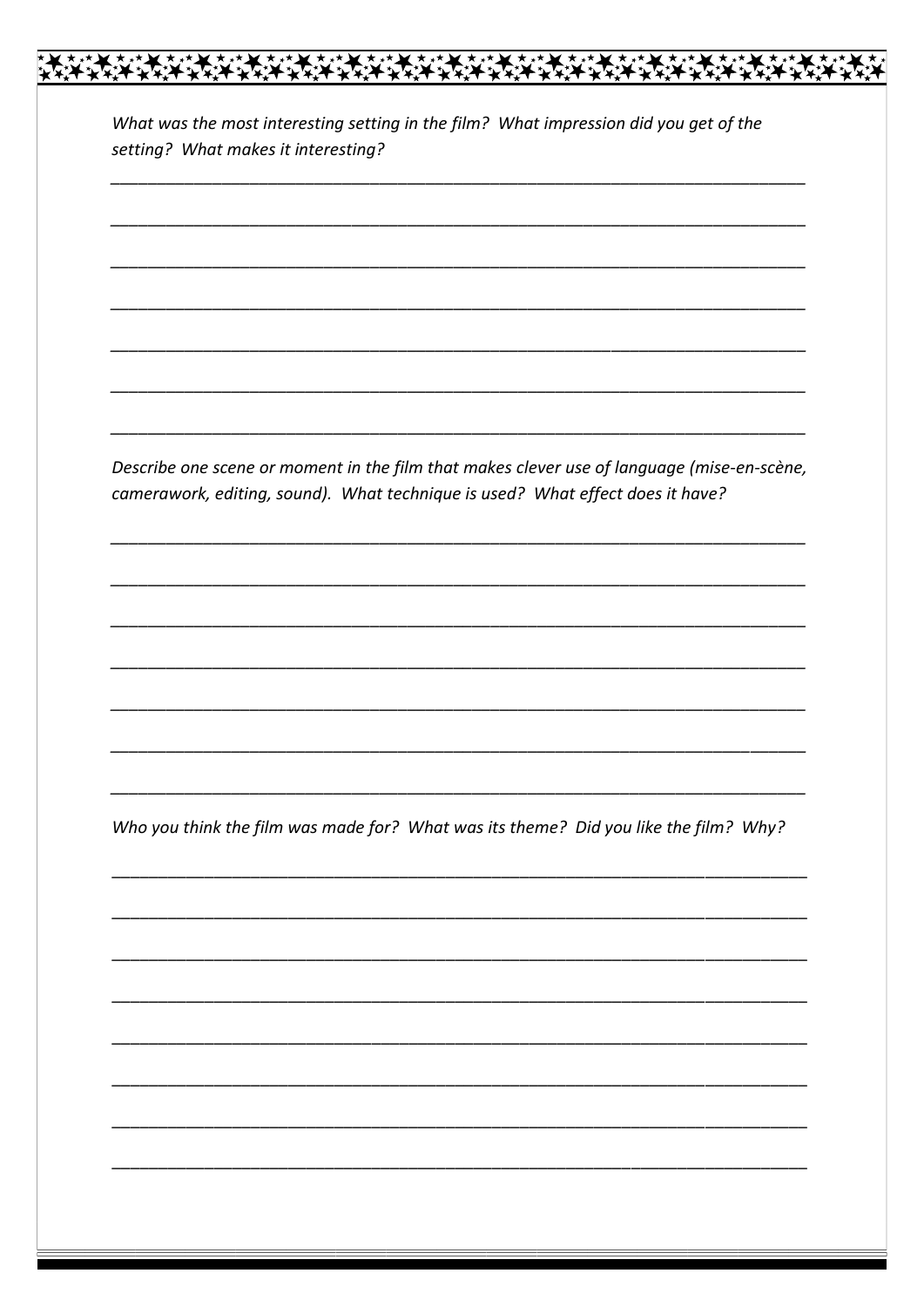### **Character Study**

⊁∡

古夫者古夫者大夫

キュン キュメチュ

ፍ<del>ንኛ</del> ፍጥነት ፍ

⋩⊁⋩

Think about a character in your book/film who you found especially interesting.

Find **four** examples (quotations, actions) from your book/film that reveal something about the character's

**appearance personality hopes beliefs relationships with others**

**Example What it reveals** 

Explain what that example reveals about the character.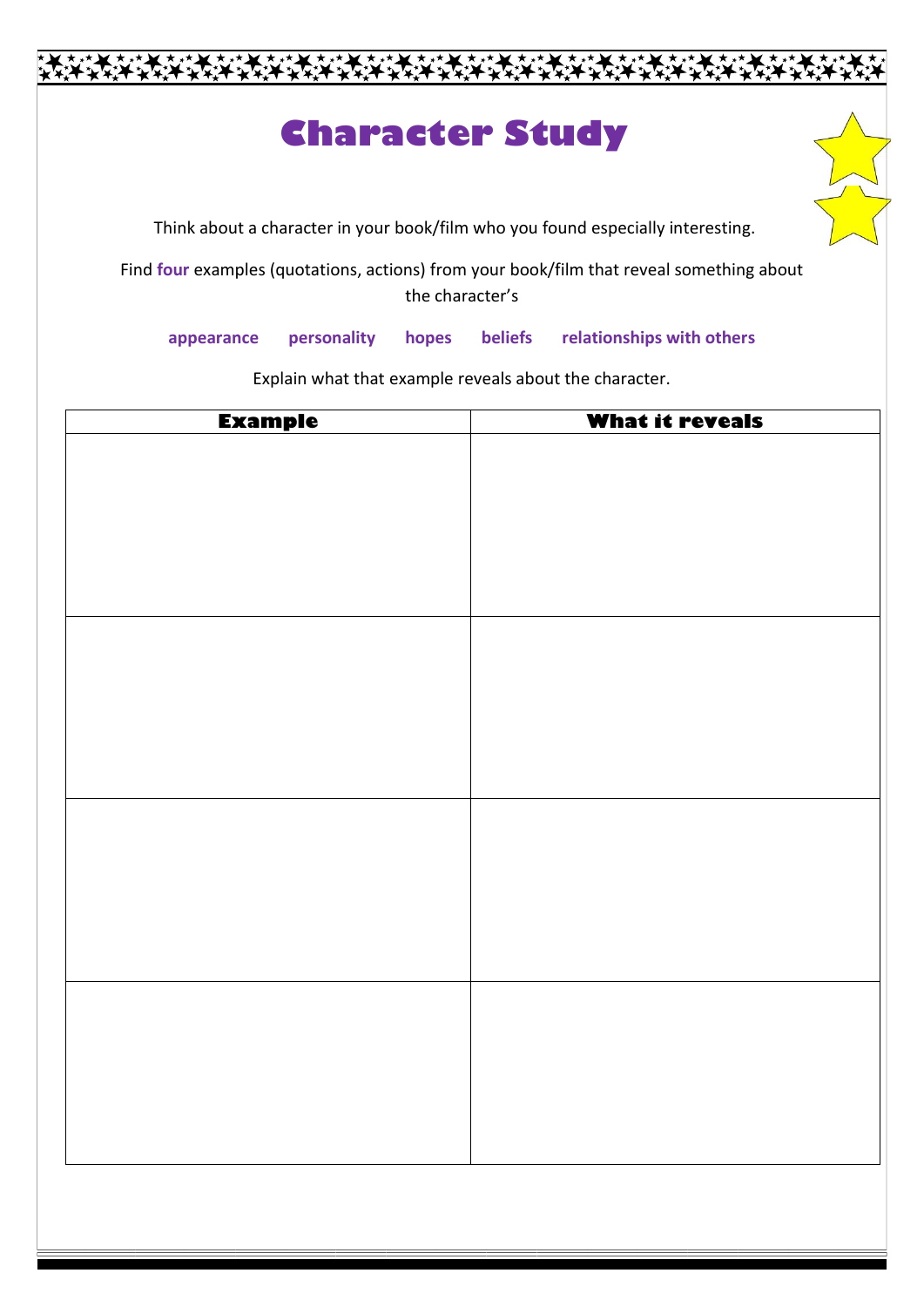## **Theme Timeline**

A theme is a message or deeper meaning running through a text that the author wants you to think about.

For example, in the 'Harry Potter' books and films the following themes can be found:

- Coping with the loss of family
- Battle between good and evil
- Importance of friendship
- Doing your duty
- Fear

#### **What themes can you find in your film?**

Circle or highlight the themes that you think appear in the film you've watched.

| ambition          | beauty     | betrayal | courage  | crime                | death       |
|-------------------|------------|----------|----------|----------------------|-------------|
| destiny           | family     | fear     |          | freedom   friendship | good & evil |
| guilt             | happiness  | hate     | history  | hope                 | justice     |
| <b>loneliness</b> | love       | loyalty  | morality | nature               | peace       |
| poverty           | punishment | racism   | religion | revenge              | truth       |

Create a timeline that lists **six key events/examples** from the book/film that demonstrate that theme.

Explain what the writer/director is teaching us about theme at that point.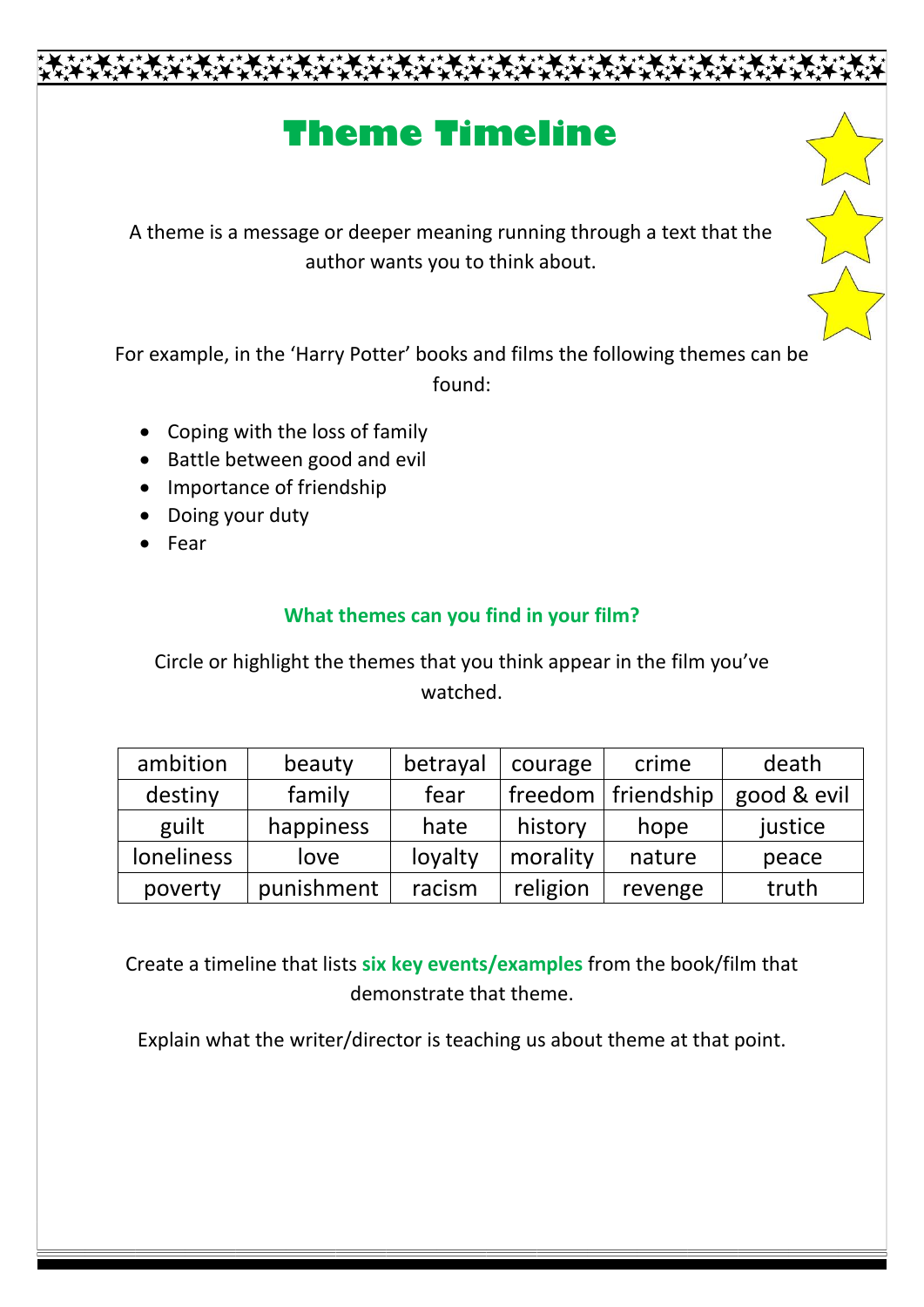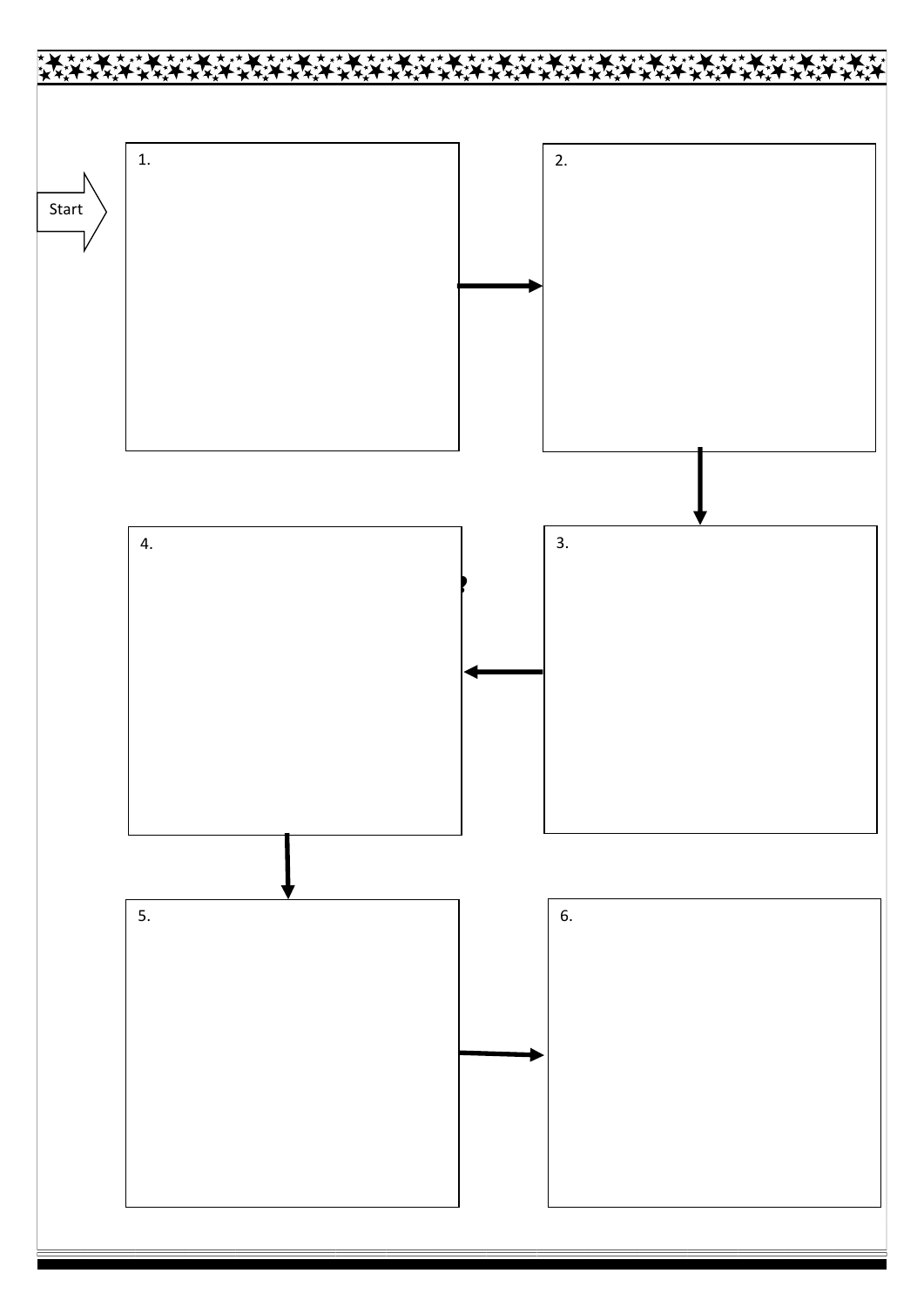## **Influence Study**

Think carefully about the book/film you have finished.

Look for examples of how that book/film could intentionally or unintentionally influence the reader or viewer's behaviour or attitudes.

### **This could be in a positive way (encouraging people to take action etc.) or a negative way (e.g. encouraging sexism or racism etc.)**

What messages might someone take away from the book/film?

Present your ideas as a **PowerPoint, poster** or **pamphlet**.

Or you could edit your own film together with clips from your studied film, adding a voiceover explaining the influence!!

Take some notes here:

| What happens in the film? | What is the potential<br>influence? |
|---------------------------|-------------------------------------|
|                           |                                     |
|                           |                                     |
|                           |                                     |
|                           |                                     |
|                           |                                     |
|                           |                                     |
|                           |                                     |
|                           |                                     |
|                           |                                     |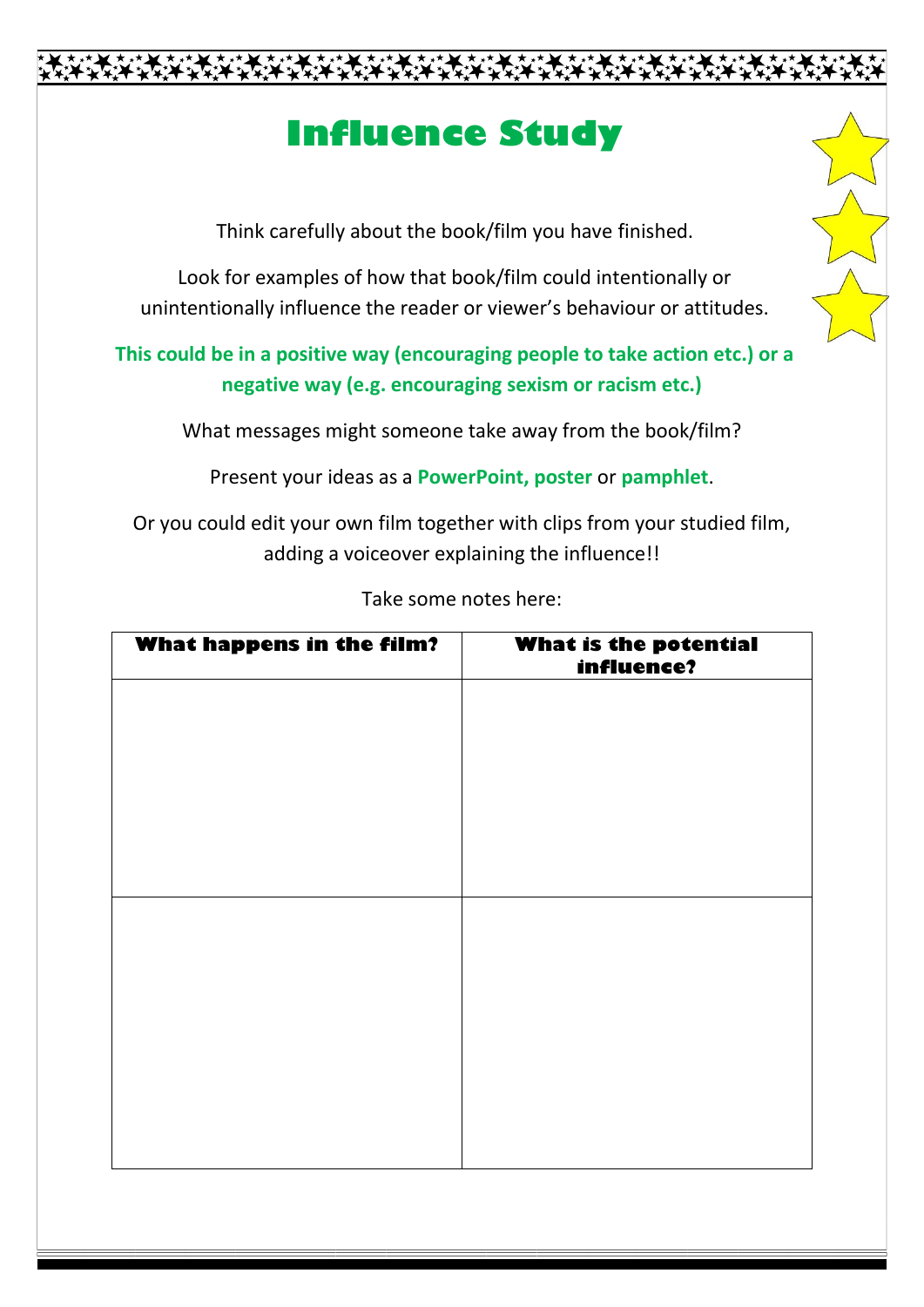| What happens in the film? | What is the potential<br>influence? |  |  |
|---------------------------|-------------------------------------|--|--|
|                           |                                     |  |  |
|                           |                                     |  |  |
|                           |                                     |  |  |
|                           |                                     |  |  |
|                           |                                     |  |  |
|                           |                                     |  |  |
|                           |                                     |  |  |
|                           |                                     |  |  |
|                           |                                     |  |  |
|                           |                                     |  |  |
|                           |                                     |  |  |
|                           |                                     |  |  |
|                           |                                     |  |  |
|                           |                                     |  |  |
|                           |                                     |  |  |
|                           |                                     |  |  |
|                           |                                     |  |  |
|                           |                                     |  |  |
|                           |                                     |  |  |
|                           |                                     |  |  |
|                           |                                     |  |  |
|                           |                                     |  |  |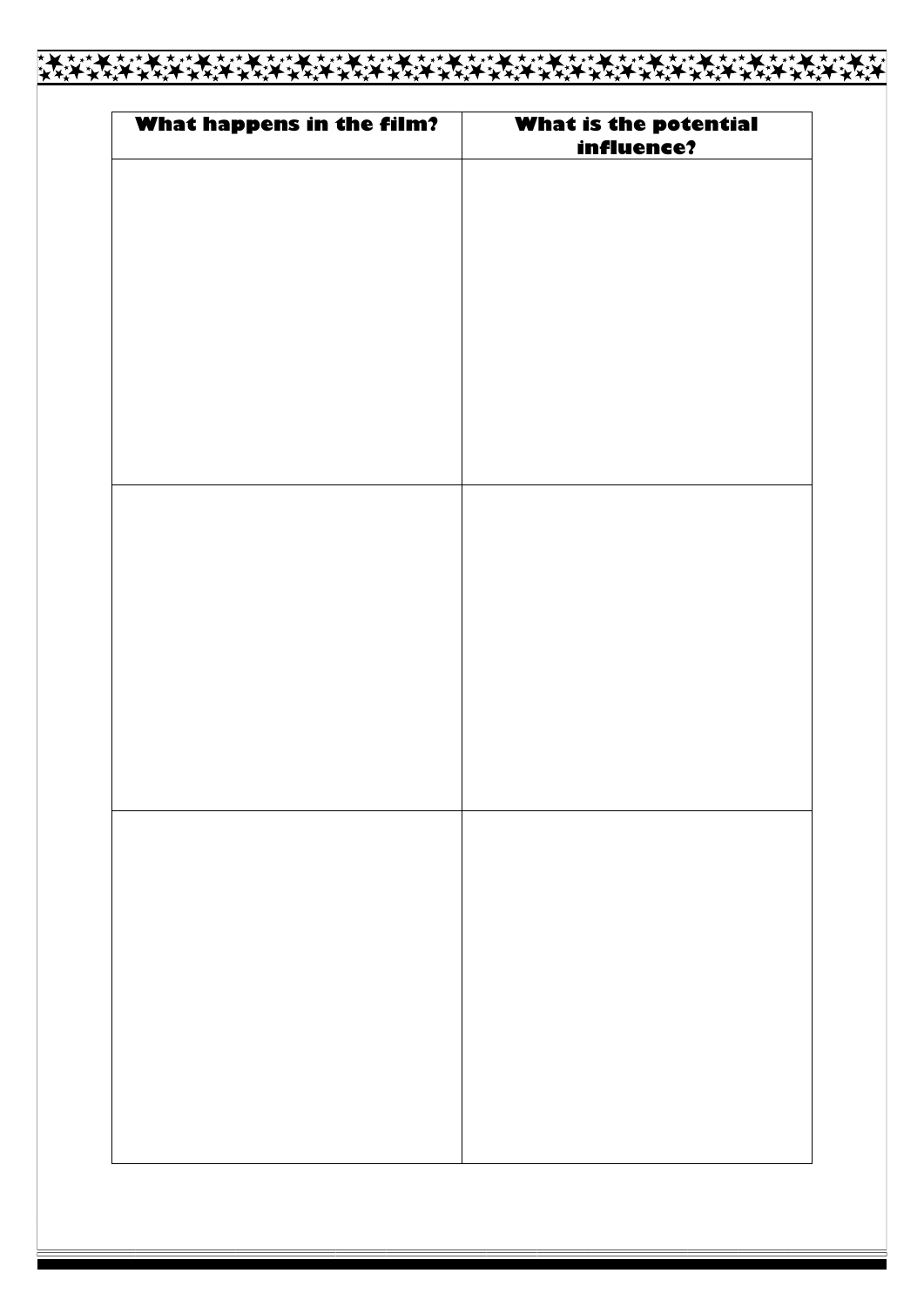## **Book Battle**

Over the year, read **two** books.

When you finish each book, take **notes** on:

![](_page_15_Figure_3.jpeg)

Provide some **evidence** for your opinions in the form of examples or quotations.

**By the end of the year, use your notes to design a poster which compares the two books and says which film you preferred and why.**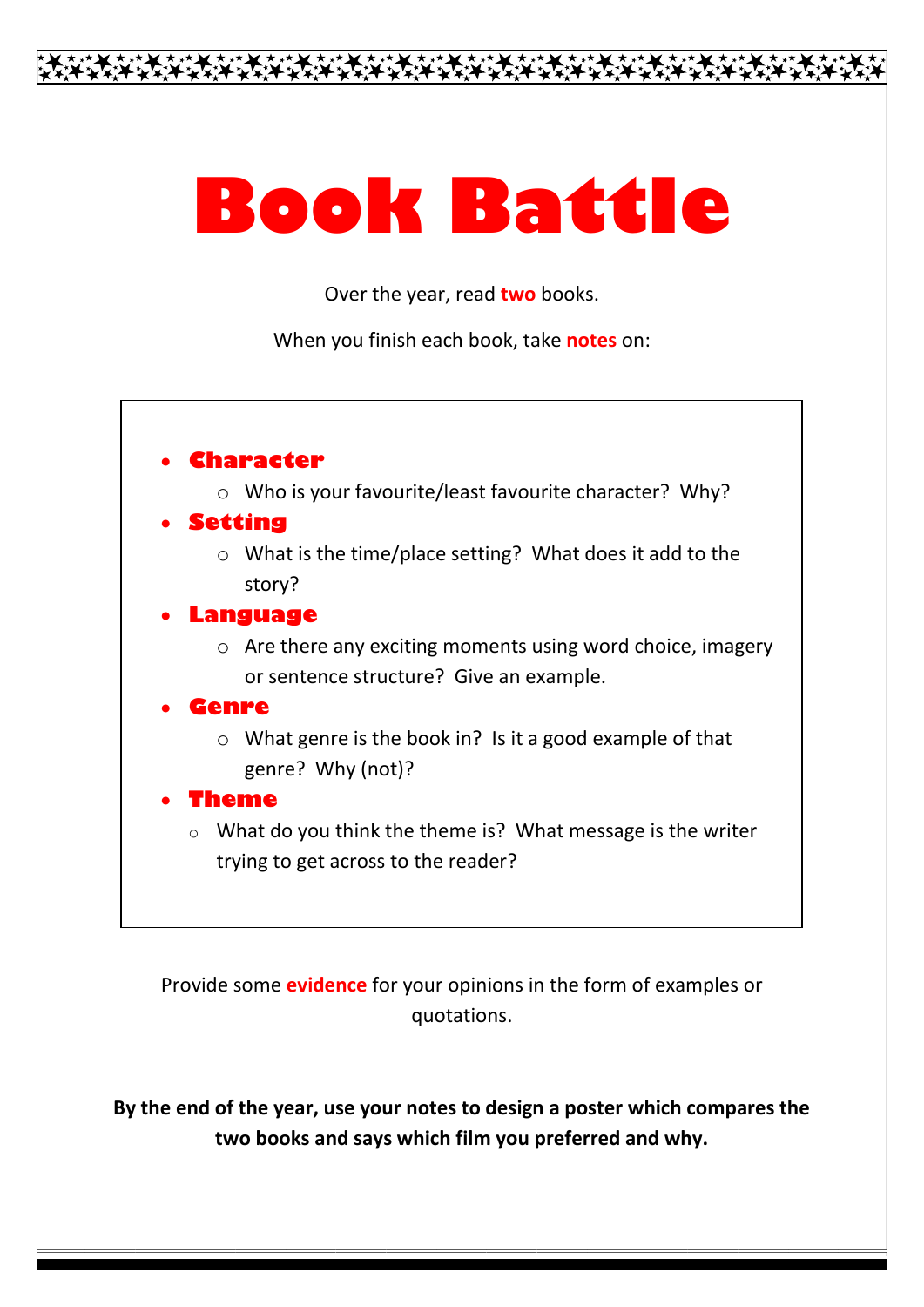# **Film Fight**

Over the year, watch **two** films.

When you finish each film, take **notes** on:

![](_page_16_Figure_3.jpeg)

Provide some **evidence** for your opinions in the form of examples.

**By the end of the year, use your notes to design a poster which compares the two films and says which film you preferred and why.**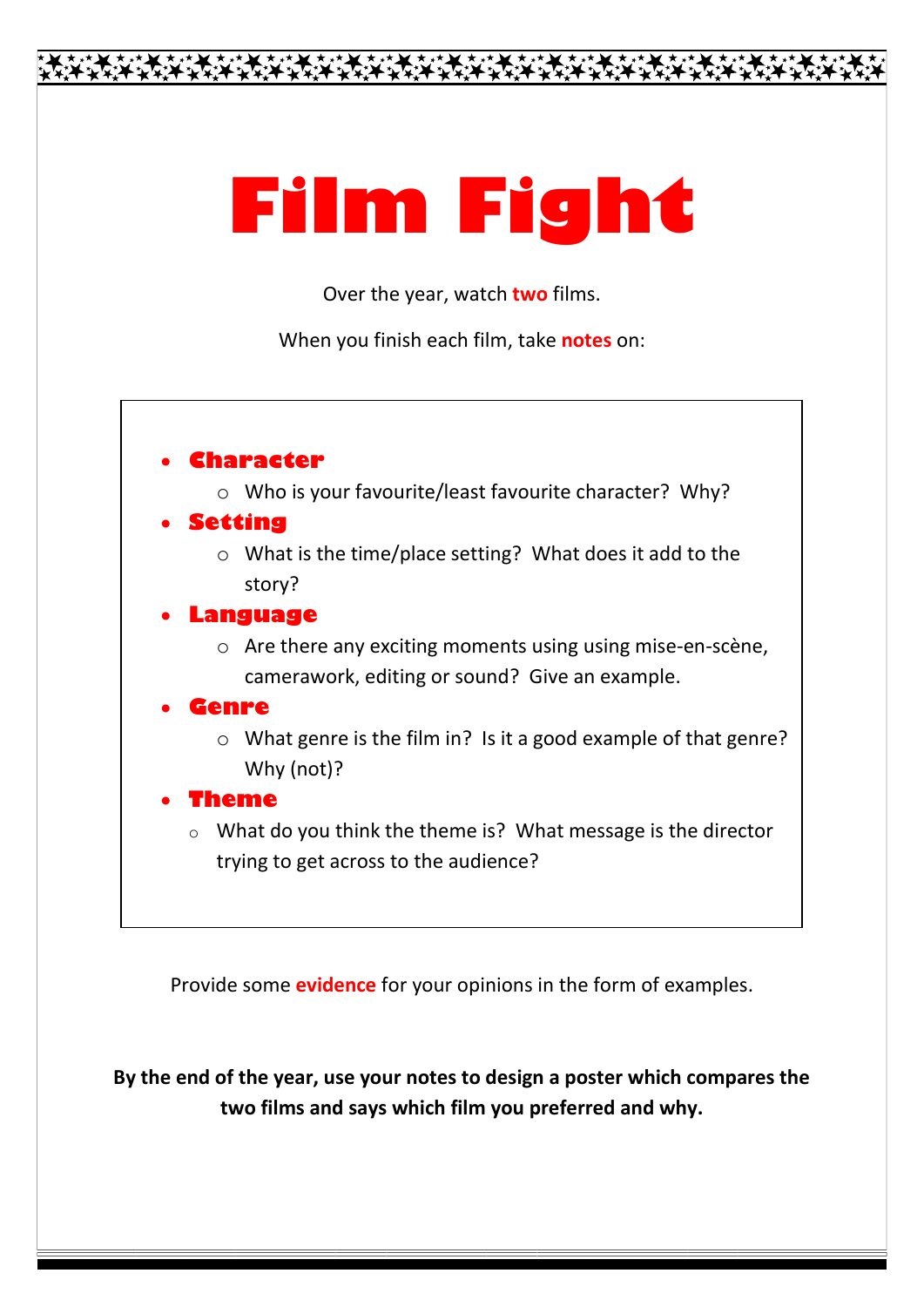# **Author's Work**

Over the year, choose an author and read **four** books written by them.

When you finish each book, take **notes** on:

![](_page_17_Figure_3.jpeg)

Provide some **evidence** for your opinions in the form of examples or quotations.

Do some research into the author and write a mini-biography of them.

**By the end of the year, use your notes to design a poster about the four books and say what you've learned about that author.**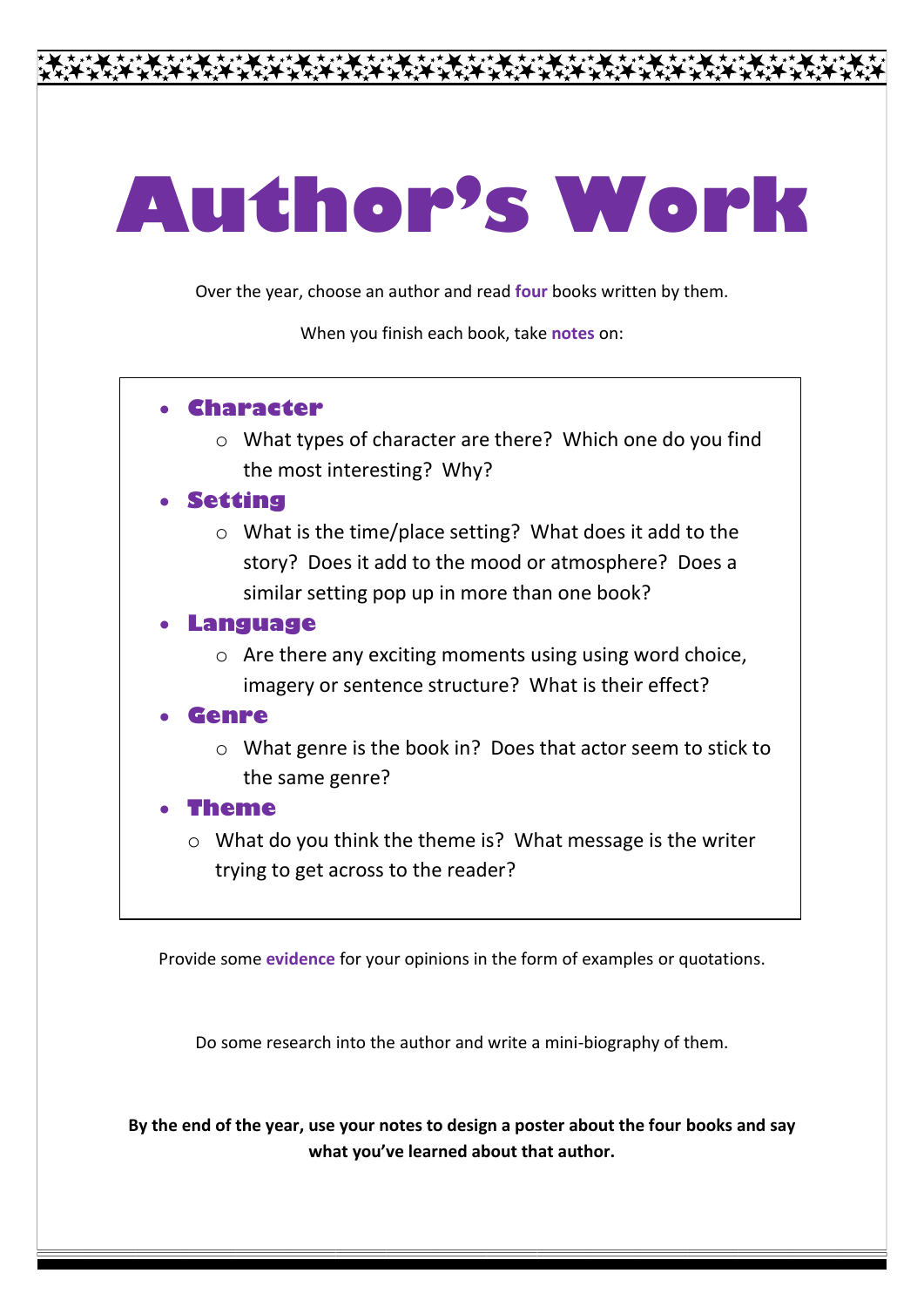## **Actor's Work**

Over the year, choose an actor and watch **four** films starring them.

When you finish each film, take **notes** on:

![](_page_18_Figure_3.jpeg)

Provide some **evidence** for your opinions in the form of examples.

Do some research into the actor and write a mini-biography of them.

**By the end of the year, use your notes to design a poster about the four films and say what you've learned about that actor.**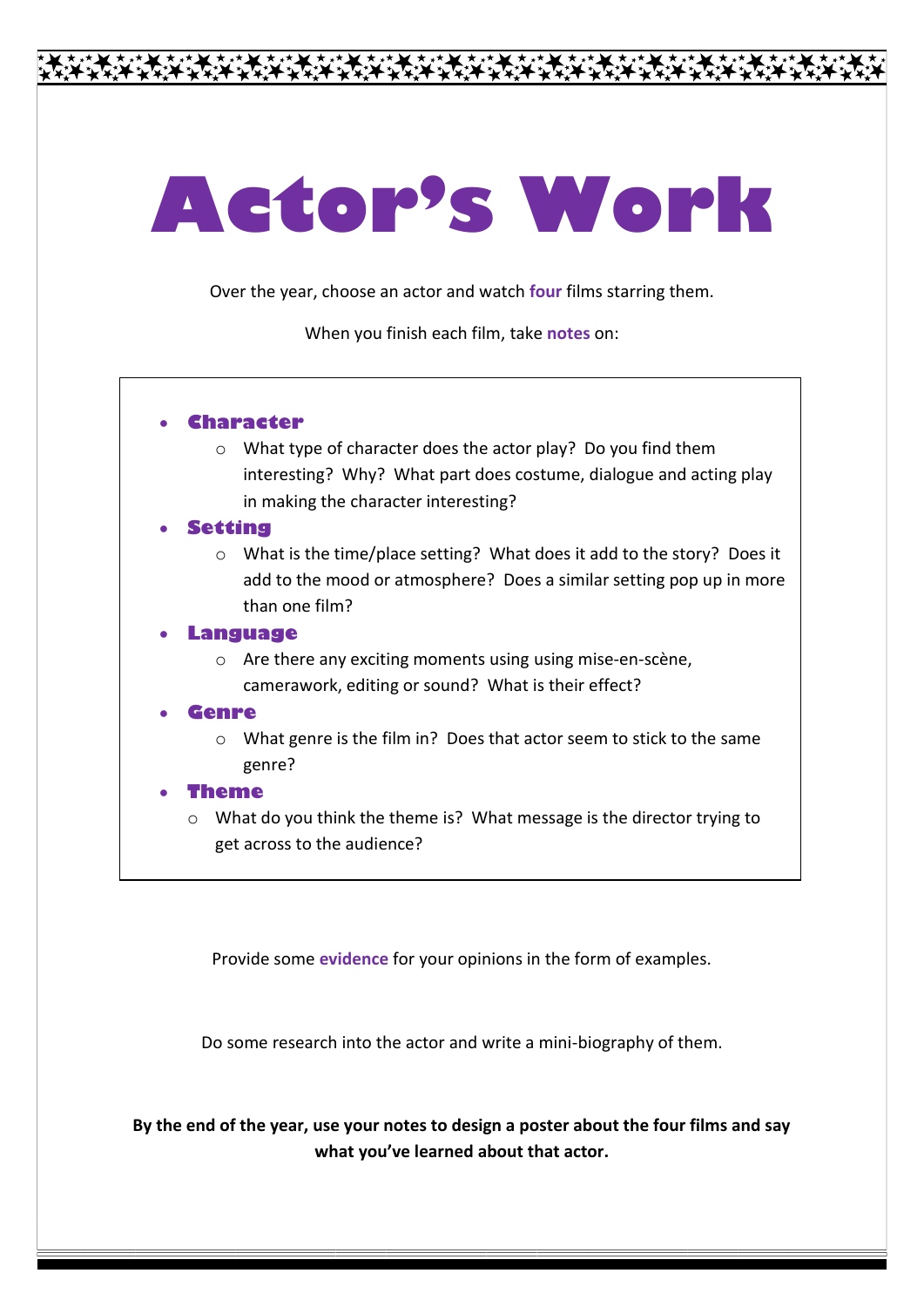# **Genre Study(Book)**

Over the year, choose a genre (horror, crime, romance...) and read **five** books from it.

When you finish each film, take **notes** on:

![](_page_19_Figure_3.jpeg)

Provide some **evidence** for your opinions in the form of examples or quotations.

You are looking for **patterns** that appear time and time again in books from that genre.

**By the end of the year, use your notes to design a poster which compares the five books and says what patterns you've noticed in that genre.**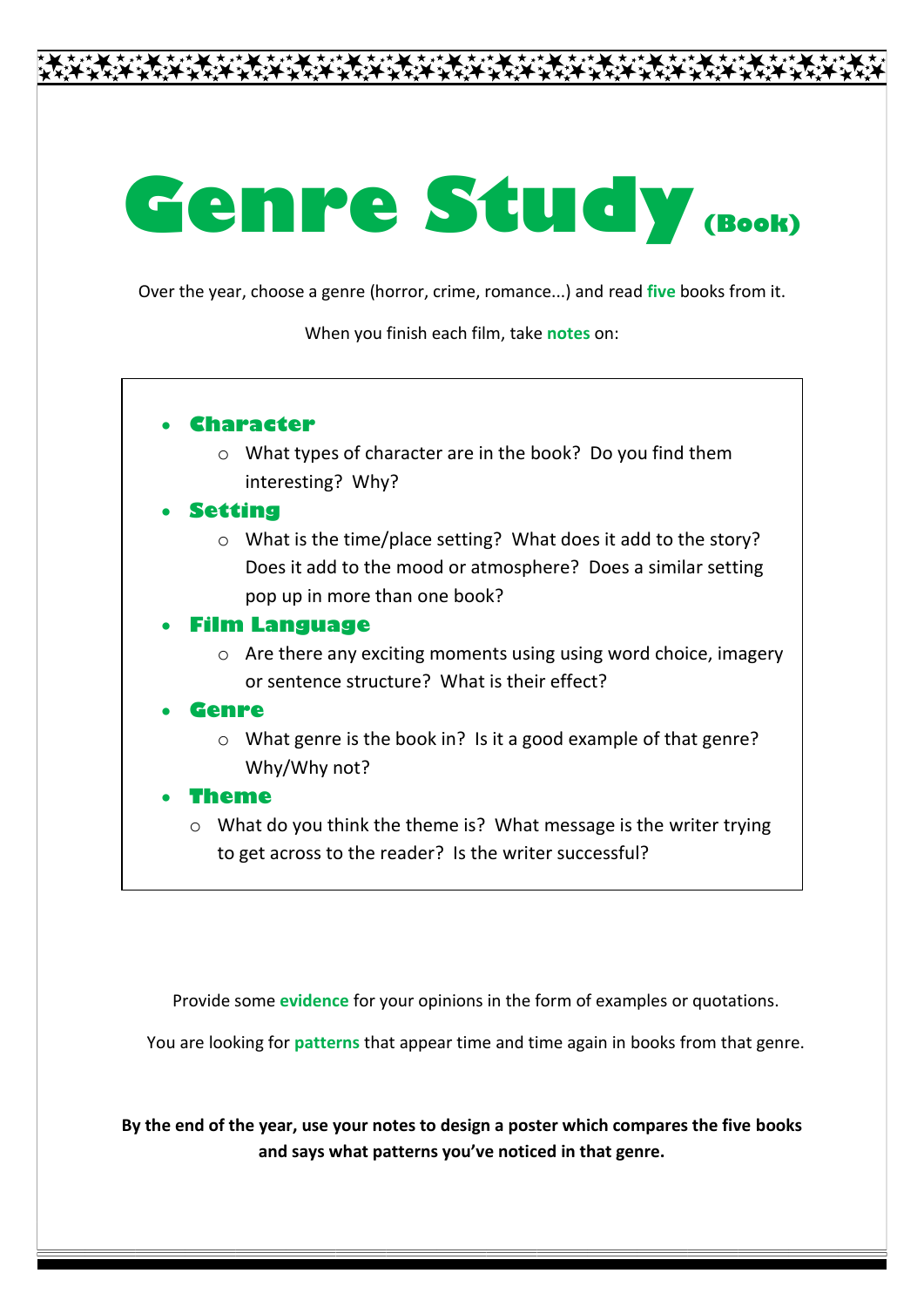## **Genre Study(Film)**

Over the year, choose a genre (horror, crime, romance...) and watch **five** films from it.

When you finish each film, take **notes** on:

![](_page_20_Figure_3.jpeg)

Provide some **evidence** for your opinions in the form of examples.

You are looking for **patterns** that appear time and time again in films from that genre.

**By the end of the year, use your notes to design a poster which compares the five films and says what patterns you've noticed in that genre.**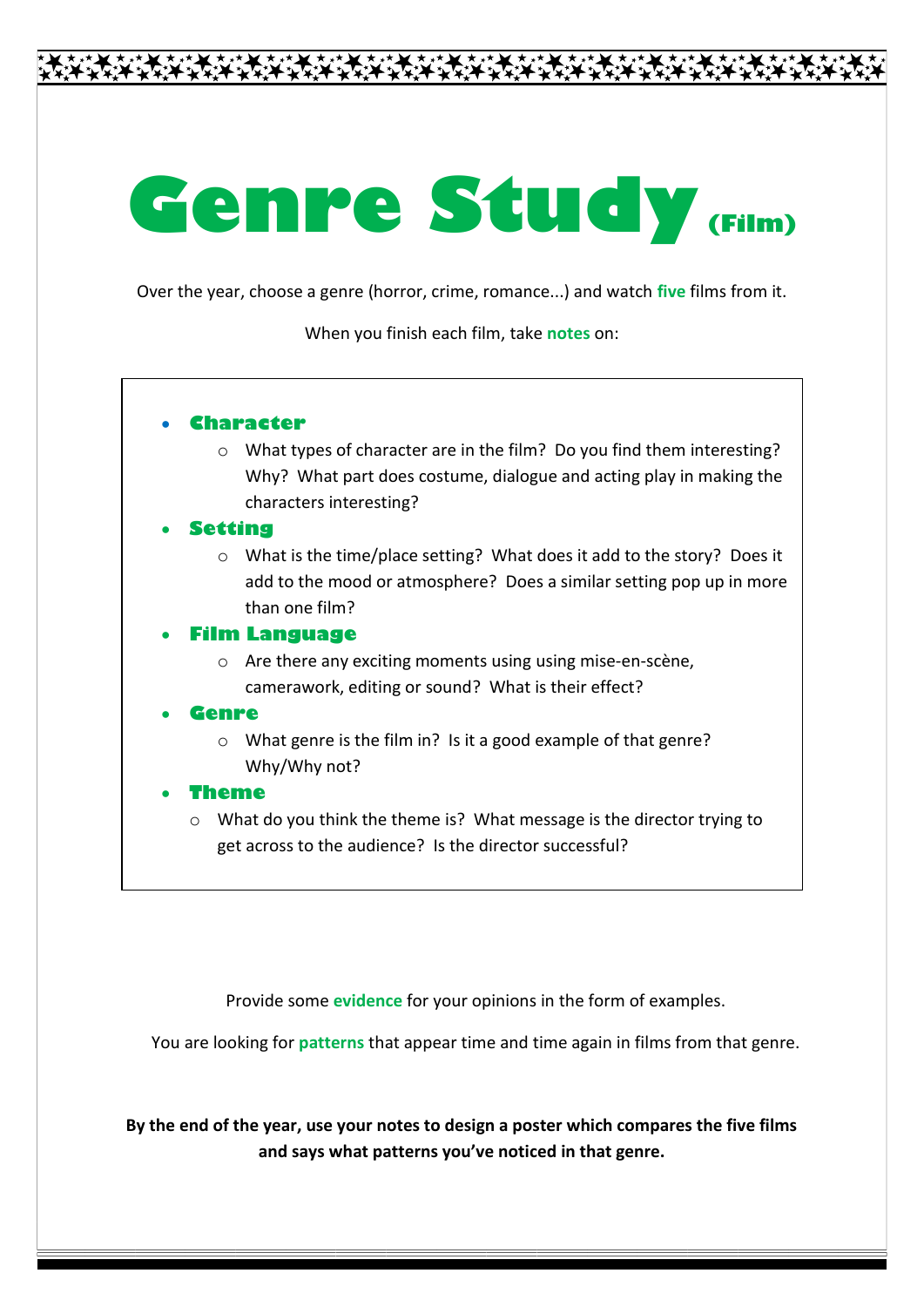![](_page_21_Picture_0.jpeg)

#### **Book / Film Title**

#### **Character**

**Setting**

**Language**